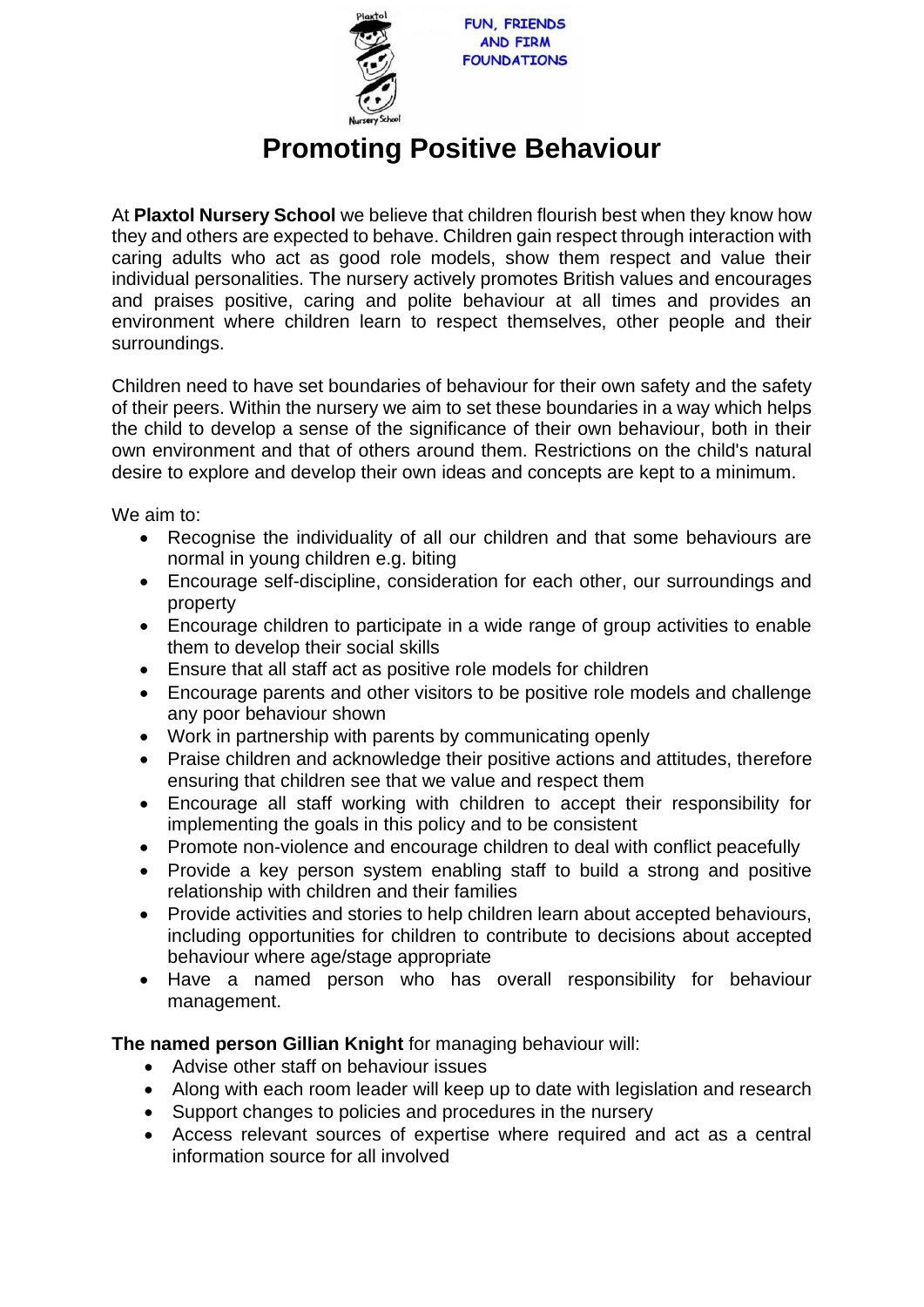• Attend regular external training events, and ensure all staff attend relevant inhouse or external training for behaviour management. Keep a record of staff attendance at this training.

Our nursery rules are concerned with safety, care and respect for each other. We keep the rules to a minimum and ensure that these are age and stage appropriate. We regularly involve children in the process of setting rules to encourage cooperation and participation and ensure children gain understanding of the expectations of behaviour relevant to them as a unique child.

Children who behave inappropriately, for example, by physically abusing another child or adult e.g. biting, or through verbal bullying, are helped to talk through their actions and apologise where appropriate. We make sure that the child who has been upset is comforted and the adult will confirm that the other child's behaviour is not acceptable. We always acknowledge when a child is feeling angry or upset and that it is the behaviour that is not acceptable, not the child.

## **When children behave in unacceptable ways:**

- We never use or threaten to use physical punishment/corporal punishment such as smacking or shaking
- We only use physical intervention for the purpose of averting immediate danger or personal injury to any person (including the child) or to manage a child's behaviour if absolutely necessary. We keep a record of any occasions where physical intervention is used and inform parents on the same day, or as reasonably practicable
- We recognise that there may be times where children may have regular occasions where they lose control and may need individual techniques to restrain them. This will only be carried out by staff who have been appropriately trained to do so. Any restraints will only be done following recommended guidance and training and only with a signed agreement from parents on when to use it. We will complete an incident form following any restraints used and notify the parents
- We do not single out children or humiliate them in any way. Where children use unacceptable behaviour they will, wherever possible, be re-directed to alternative activities. Discussions with children will take place as to why their behaviour was not acceptable, respecting their level of understanding and maturity
- Staff will not raise their voices (other than to keep children safe)
- In any case of misbehaviour, we always make it clear to the child or children in question, that it is the behaviour and not the child that is unwelcome
- We decide how to handle a particular type of behaviour depending on the child's age, level of development and the circumstances surrounding the behaviour. This may involve asking the child to talk and think about what he/she has done. All staff support children in developing empathy and children will only be asked to apologise if they have developed strong empathy skills and have a good understanding of why saying sorry is appropriate
- We help staff to reflect on their own responses towards challenging behaviours to ensure that their reactions are appropriate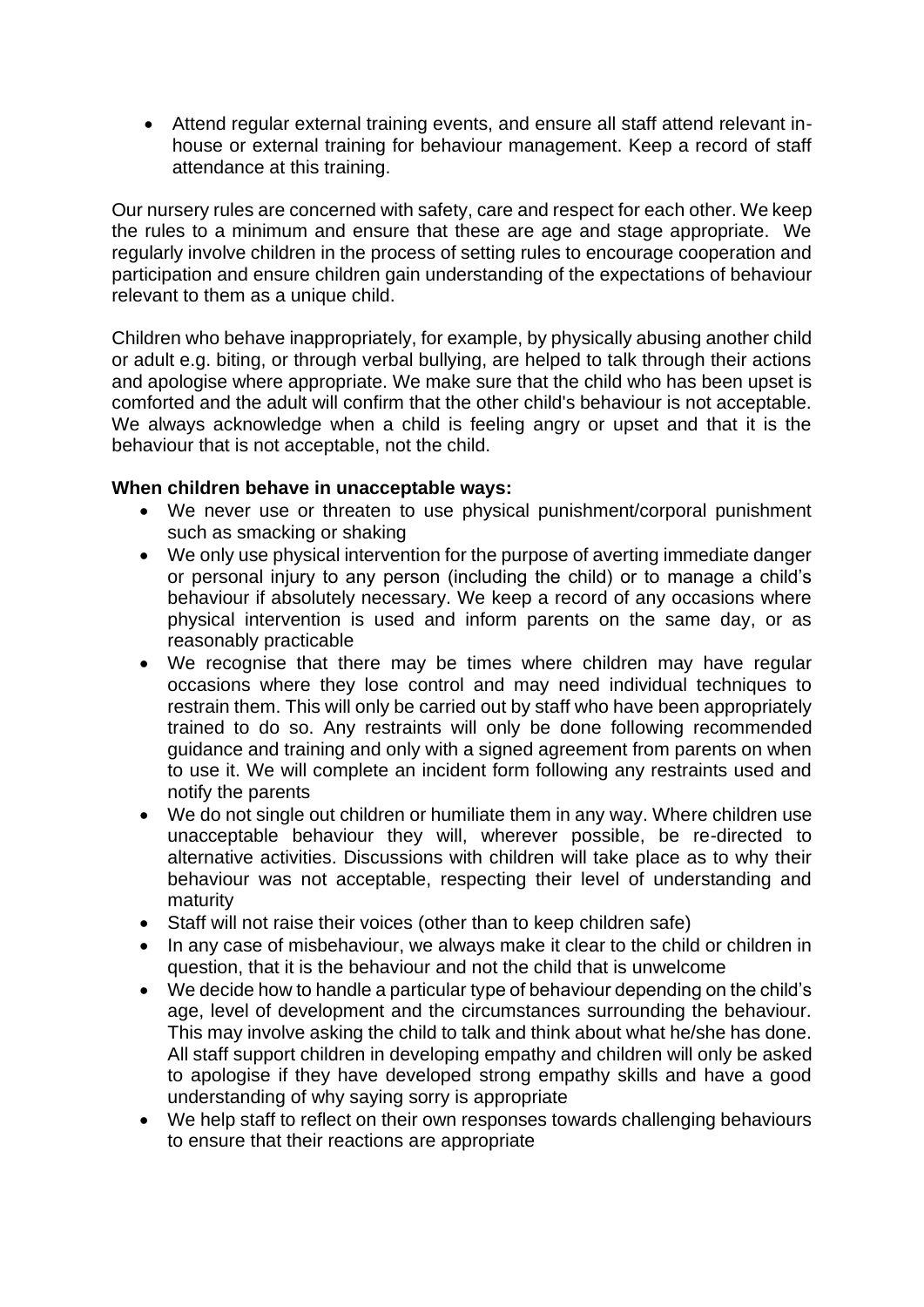- We inform parents if their child's behaviour is unkind to others or if their child has been upset. In all cases we deal with inappropriate behaviour in nursery at the time. We may ask parents to meet with staff to discuss their child's behaviour, so that if there are any difficulties we can work together to ensure consistency between their home and the nursery. In some cases we may request additional advice and support from other professionals, such as an educational psychologist
- We support children in developing non-aggressive strategies to enable them to express their feelings
- We keep confidential records on any inappropriate behaviour that has taken place. We inform parents and ask them to read and sign any incidents concerning their child
- We support all children to develop positive behaviour, and we make every effort to provide for their individual needs
- Through partnership with parents and formal observations, we make every effort to identify any behavioural concerns and the causes of that behaviour. From these observations and discussions, we will implement an individual behaviour modification plan where a child's behaviour involves aggressive actions towards other children and staff, for example hitting, kicking etc. The manager will complete risk assessments identifying any potential triggers or warning signs ensuring other children's and staff's safety at all times. In these instances we may remove a child from an area until they have calmed down.

## **Anti-bullying**

Bullying takes many forms. It can be physical, verbal or emotional, but it is always a repeated behaviour that makes other people feel uncomfortable or threatened. We acknowledge that any form of bullying is unacceptable and will be dealt with immediately while recognising that physical aggression is part of children's development in their early years.

We recognise that children need their own time and space and that it is not always appropriate to expect a child to share. We believe it is important to acknowledge each child's feelings and to help them understand how others might be feeling.

We encourage children to recognise that bullying, fighting, hurting and discriminatory comments are not acceptable behaviour. We want children to recognise that certain actions are right and that others are wrong.

At our nursery, staff follow the procedure below to enable them to deal with challenging behaviour:

- Staff are encouraged to ensure that all children feel safe, happy and secure
- Staff are encouraged to recognise that active physical aggression in the early years is part of the child's development and that it should be channelled in a positive way
- Children are helped to understand that using aggression to get things, is inappropriate and they will be encouraged to resolve problems in other ways
- Our staff will intervene when they think a child is being bullied, however mild or harmless it may seem